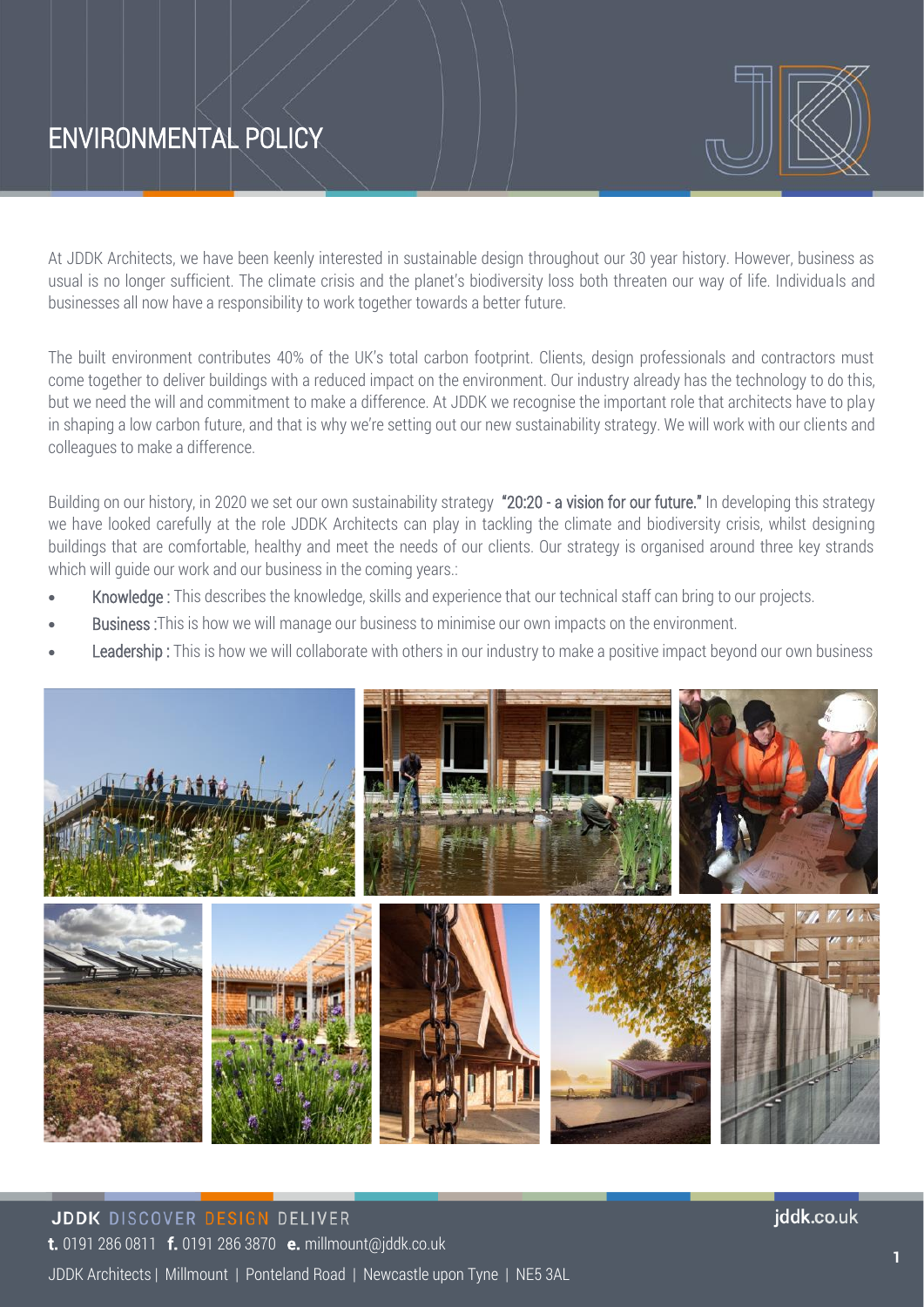

#### Knowledge

We seek to embed the principles of sustainable design into every project. We ensure our staff are empowered to have knowledgeable conversations with clients, consultants and contractors about sustainable design and delivery. We provide training for our technical staff to ensure they can provide the skills our clients need.

#### Key Actions:

- Work with clients and project teams on the opportunities for embedding sustainability within each project whether new build or refurbishment. We write about this in more detail later in this policy.
- Continue to provide training for our staff to maintain and improve their skills in sustainable design. Report annually on training provided. JDDK have two certified Passivhaus designers in their staff and a Retrofit Coordinator in training.
- Work towards implementing the RIBA 2030 Challenge—JDDK are signed up to this ambitious challenge
- Invest in software and BIM tools to incorporate sustainable design into our workflow—JDDK have software that allows us to assess embodied carbon and energy movement in construction details
- Aim to create space for nature within our projects
- Carry out post occupancy evaluation (POE) including monitoring of in-use energy.

#### Business

We believe it's vital to carry out our day-to-day business operations in as sustainable a manner as we can. We monitor our carbon footprint annually and have set a bold target to bring this to zero. We are reducing the emissions of our business travel by supporting online collaboration as well as low carbon transport for our staff such as cycling and electric vehicles. We are reducing our consumption of water and the waste that we generate.

#### Key Actions:

- Measure and report our carbon footprint annually and reduce this to zero by 2030.
- Offset 100% of our carbon emissions using tree planting schemes.
- Minimise our contribution air pollution and carbon emissions by providing excellent facilities for cyclists and drivers of electric cars at Millmount where we are based. We retain an account with car sharing social enterprise Co-Wheels allowing all staff use of their low emission, hybrid and electric cars vehicles in over 60 locations across the country at no cost to the staff member.
- Measure and report annually our water usage and the quantity of waste that we generate and reduce both.
- Minimise our consumption of single-use plastics.
- Volunteer for regular community projects including litter picking days.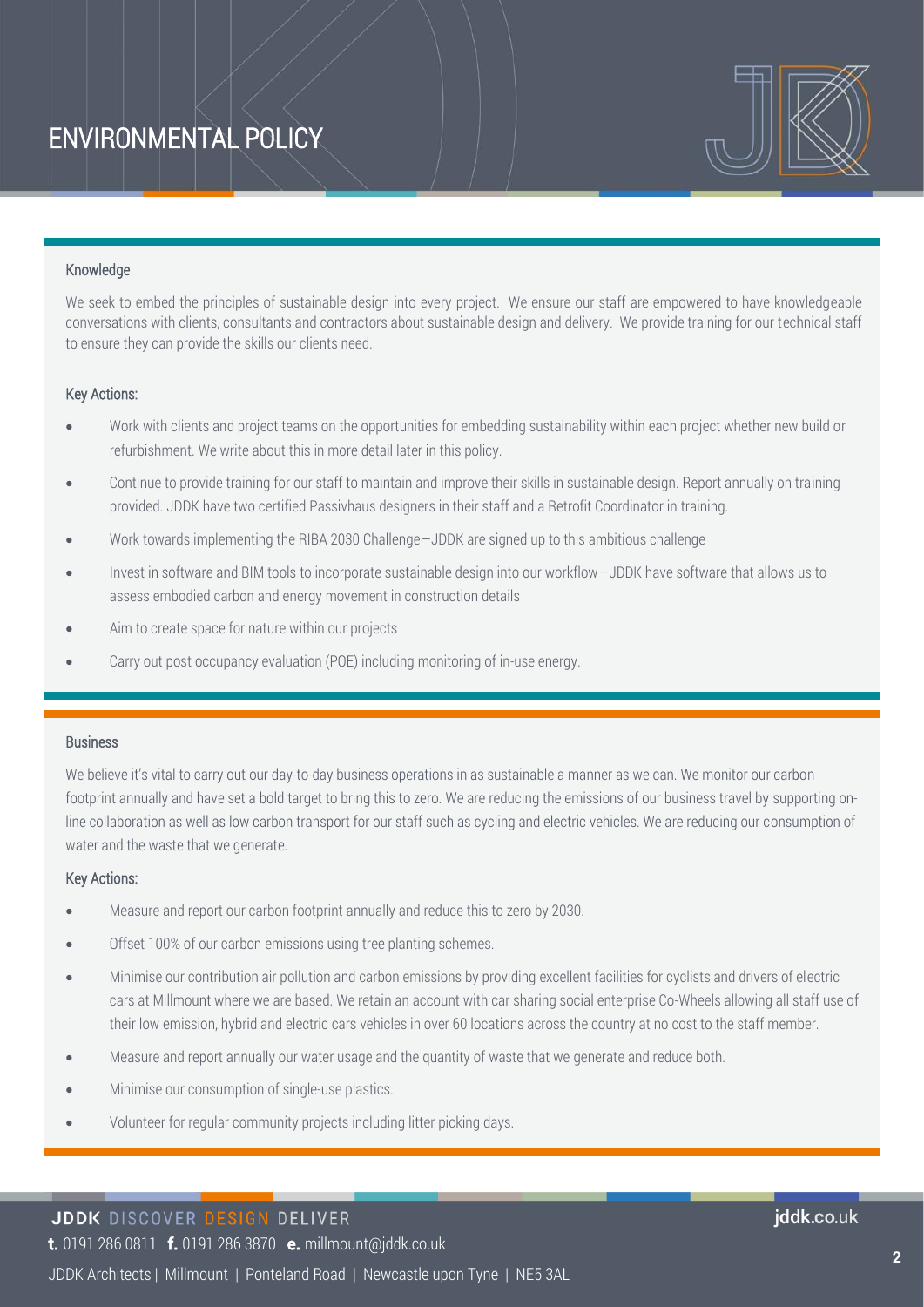

#### Leadership

Shaping our business to be greener, and creating sustainable buildings, won't be enough on its own. The whole construction industry must embrace the change needed to tackle the climate and biodiversity crisis. Therefore, we collaborate with our colleagues to make a positive impact on our supply chain and the broader industry. We actively share the knowledge and experience that we develop along our own journey.

#### Key Actions:

- Use our website, social media and Millmount News to report on the progress of our sustainability journey.
- Collaborate with our clients, colleagues and supply chain to raise awareness of the climate and biodiversity crisis and encourage industry wide transformation. Adam Vaughan, JDDK Director is Co-Chair of the RIBA North East Sustainable Futures Forum leading events that provide a unique and safe environment where co-professionals share experiences, learn from each other, and improve daily practice.
- Share our knowledge and research openly. Support industry initiatives on sustainability

#### Working with Clients and Project Teams, we are committed to:

- raise the awareness of clients about sustainability and environmental protection and help the members of the design team to develop a shared vision of environmental aspirations.
- ensure as far as possible that building projects are supported by a travel plan that promotes sustainable travel choices through public transport and cycling provision.
- work with design teams to assess sites for their ecological value and microclimate and ensure buildings make best use of the natural features of the site including make best use of orientation and shape to reduce the need for artificial forms of air conditioning and support biodiversity protection and/or enhancement
- work with design teams to ascertain the potential for local power generation from renewable energy sources
- operate a 'right-first-time' culture (through our QM system and use of a coordinated 3-D Building Information Model) for our production information in order to avoid wasteful site reworking.
- contribute to minimising the use of construction materials and specifying materials and components with the optimum balance between environmental impact and performance in use.
- work with design teams so that building services are inherently efficient and controllable and that metering encourages monitoring and management of resources use.
- contribute to buildings being fully commissioned before handover and full operating manuals being provided. Support design teams, contractors and clients in the first few months of operation with on-site training and advice to ensure that systems are fine-tuned and operate in accordance with the design intent.